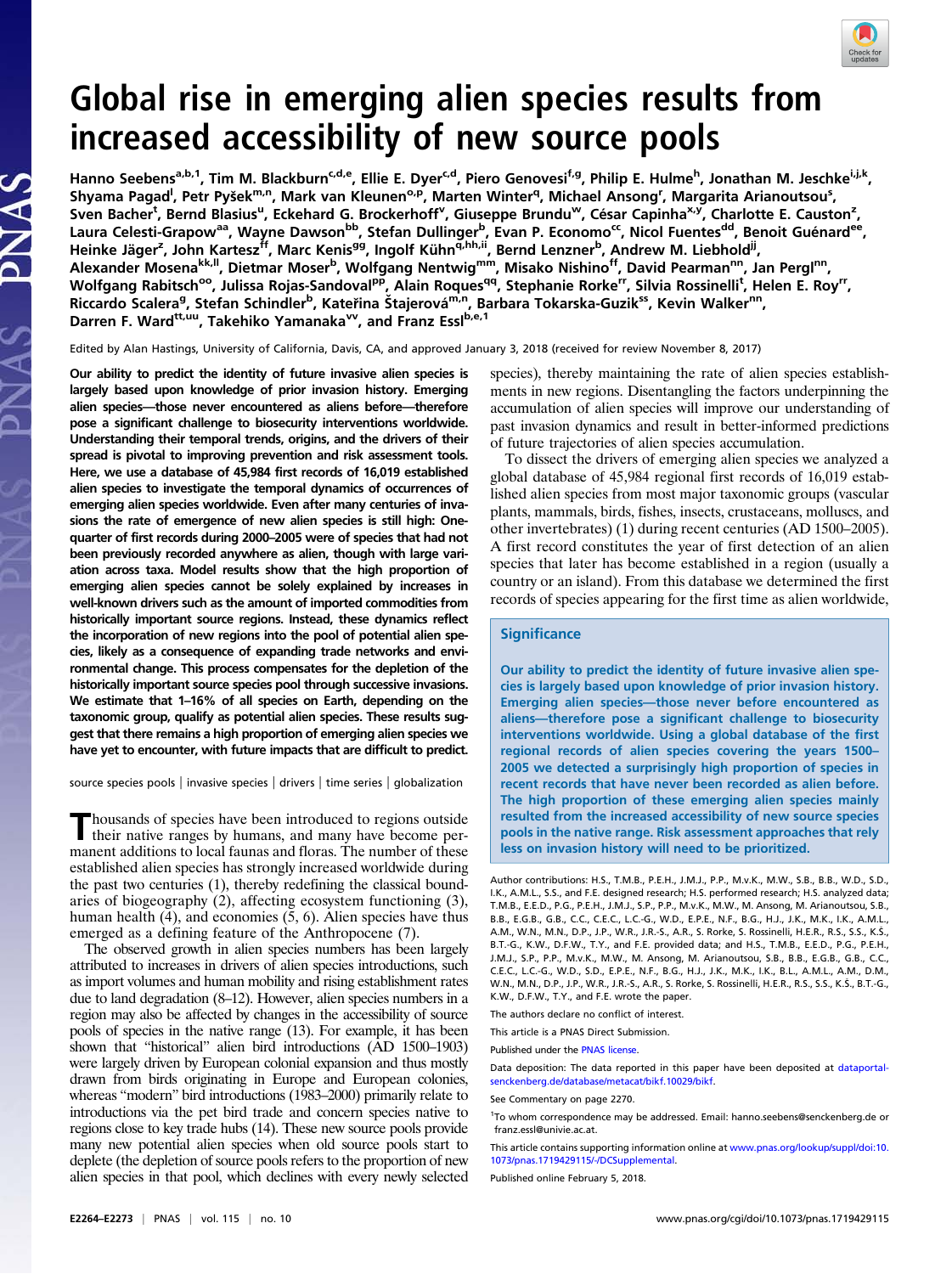which we define as first records of so-called emerging alien species. Note that the term "emerging alien species" describes a transient status of each alien species at its first detection globally. Hence, every alien species was an emerging alien species once. The dynamics of emerging alien species accumulation provides a direct measure of ongoing invasion dynamics without the confounding effect of subsequent introductions either from the native range or from already occupied regions in the alien range.

In addition, we investigated the proportions of first records of emerging alien species among all alien species. From the proportions of emerging alien species we can infer the size of the global source pools of potential new alien species (hereafter "candidate species pool") for different taxa and their changes over time. The candidate species pools include those native species with a high chance of becoming an alien species somewhere else at some time (this pool does not encompass all native species but is limited to those with a high potential of being introduced and establishing in a new region). A high proportion of emerging alien species indicates that the alien species originated from a source pool of candidate species that is far from being depleted. Knowledge about the proportion of emerging alien species will also be important for biosecurity, which often relies on information of known alien species (15, 16), and horizon scanning studies aiming at identifying "door-knocker" species, which are species not yet recorded but suspected to have a high risk of arrival and impacts (17).

Our study specifically addresses five questions. (i) How did first records of emerging alien species develop during recent centuries?  $(ii)$  Do we find evidence for depletion of the source pool of potential new alien species? (iii) How does variation in sampling intensity affect the observed patterns?  $(iv)$  What are the drivers of the temporal dynamics?  $(v)$  Do the spatiotemporal dynamics vary among major taxonomic groups?

# Results

The distribution of the number of first records per alien species was highly skewed, with the majority of species ( $n = 9,984,58\%$ ) having just a single first record in the database (Fig. 1). Eighty-six percent of all species have no more than two first records on the same continent, which indicates a narrow distribution in the alien range for most species, similar to what has been found in other studies (18, 19), and a comparatively low number of first records due to subsequent introductions to the same continent. By contrast, 26 species had more than 50 first records, with the top five being the domestic pigeon (Columba livia, first records in 197 regions), longhorn crazy ant (Paratrechina longicornis, 134), big-headed ant (Pheidole megacephala, 92), house sparrow (Passer domesticus, 87), and common rabbit (Oryctolagus cuniculus, 82). The vascular plant with the highest number of first records is Canadian horseweed (Erigeron canadensis, 40).

Global Temporal Dynamics of Emerging Alien Species. As with all alien species, the first-record rates of emerging alien species increased distinctly over time, particularly during the 20th century (circles in Fig. 2). The proportion of emerging alien species among all alien species generally declined during recent centuries (Fig. 2). However, the proportion of emerging alien species was still high in the most recent years captured by our database (2000–2005), with the highest values found among molluscs and other invertebrates (every second first record was that of an emerging alien species), followed by crustaceans and vascular plants (every third record was an emerging alien species), fishes, mammals, and insects (every fourth). By contrast, for alien birds only every 16th first record in the period 2000–2005 was that of an emerging alien species.

A decline in the proportions of emerging alien species with time can be expected for two reasons:  $(i)$  a limited pool of potential new alien species that should deplete with ongoing establishment events, resulting in a declining number of emerging alien species, and  $(ii)$  an increase in first records due to subsequent occurrences of nonemerging alien species. The latter, however, should have a low influence on results given the comparatively low number of first records of the same species in the database. To analyze the influence of a depleting candidate species pool we analyzed the accumulation of alien species using a simple invasion model, simulating the spread of individuals from an estimated candidate species pool into a new environment (Materials and Methods). By fitting this model to observed first-record rates we were able to estimate the size of the candidate species pool  $X$  at year  $t$ . This approach is similar to those applied to estimate the total number of species on Earth derived from the rate of newly described native species (20). Assuming a constant pool of candidate species over time  $(X_t = X, \text{ for all } t)$ , this model already captures a large amount of the observed variability in the frequency of emerging alien species, thereby supporting the idea of a depleting candidate species pool ([SI](http://www.pnas.org/lookup/suppl/doi:10.1073/pnas.1719429115/-/DCSupplemental) [Appendix](http://www.pnas.org/lookup/suppl/doi:10.1073/pnas.1719429115/-/DCSupplemental), Fig. S1).

Although the model is able to reproduce the general decline in the proportions of emerging alien species, it does not capture observed deviations from the declining trends such as those for vascular plants and mammals (Fig. 2). We therefore modified the model to allow for temporal variation in the predicted pool of candidate species  $X_t$  and determined the temporal development of the species pool that resulted in the best description of the dynamics of emerging alien species numbers. This model extension describes the observed development of the proportion of emerging alien species with high confidence (red dots in Fig. 2), with  $R^2$  values of 0.8 or higher for six taxonomic groups. Crucially, the candidate species pool predicted by the model increased over time (Fig. 2, Lower), particularly in the 20th century. At their maxima, the candidate species pools derived from simulation results were lowest for mammals (499 species) and highest for vascular plants (26,048) (Table 1).

The predicted size of the candidate species pools indicates that between 24% (insects) and 65% (birds) of the number of species in the candidate species pools have already been established somewhere outside their native ranges (Table 1). Given that first records are not available for all invasion events, the number of first records is likely larger and consequently the estimated size of the candidate species pools may also be higher. Using reported total numbers of established alien species available from the literature, the current estimated full candidate species pools (*Materials and Methods*) are as follows (Table 1): 425 species (crustaceans), 539 species (molluscs), 890 species



Fig. 1. Frequency distribution of the number of first records per alien species.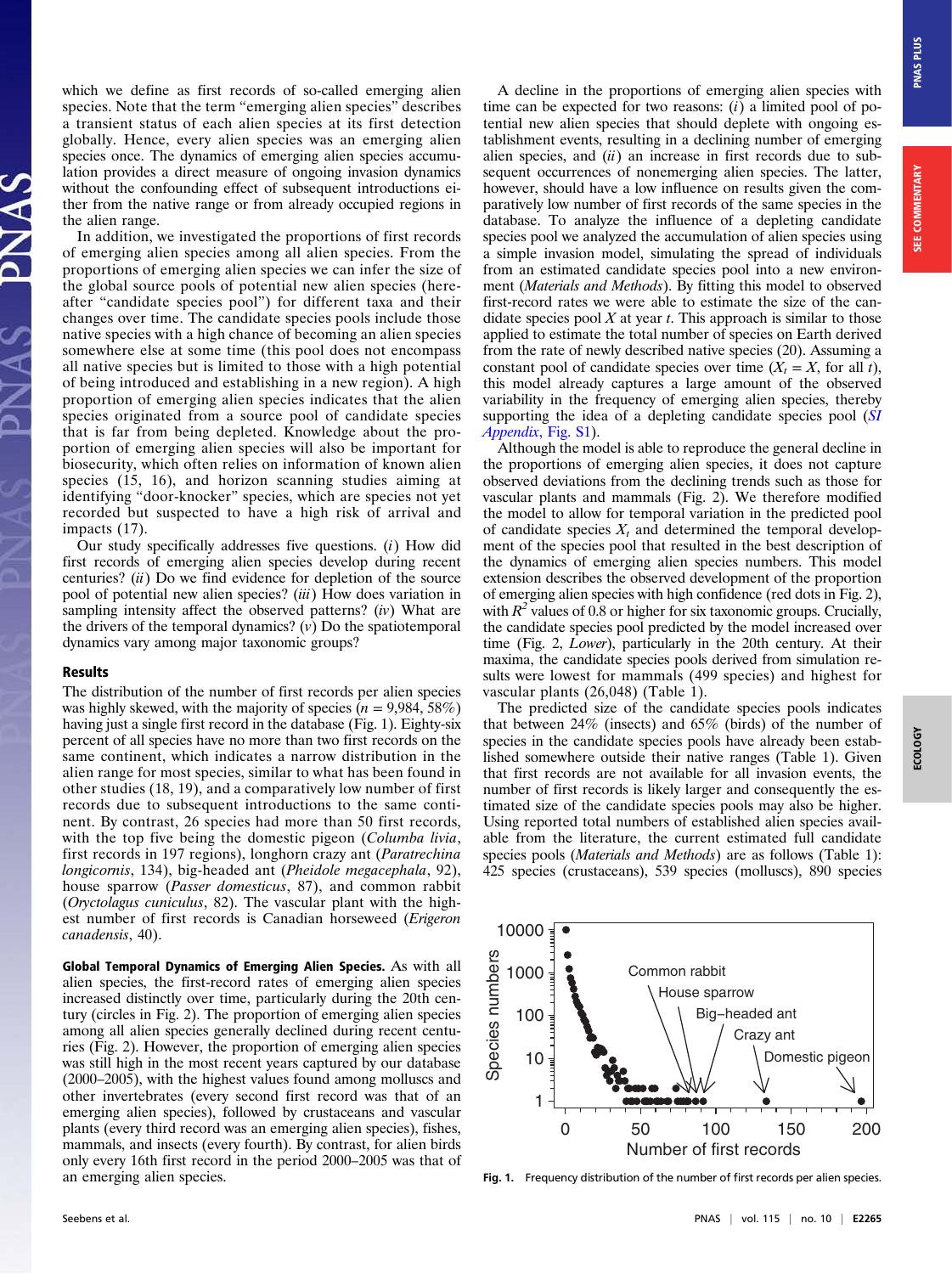

Fig. 2. Time series of observed first-record rates (black circles) and simulation results of the invasion model (red dots) for eight taxonomic groups. Observed first-record rates are shown for all alien species (Upper), emerging alien species (Upper Middle), and the proportion of emerging among all alien species (Lower Middle). In the invasion model, species were randomly selected from the predicted candidate species pool according to the first-record rate of all alien species to simulate the dynamics of emerging alien species. The temporal development of the size of the candidate species pool (Lower) is the result of the model fitting and represents the species pools, which are necessary to reproduce the dynamics of emerging alien species best. Black dots indicate the knots, which define the temporal dynamics of the candidate species pool (Materials and Methods). The congruence between observed and predicted proportions of emerging alien species is shown as  $R^2$  values. Note that the y axes vary in scale.

(mammals), 1,494 species (birds), 2,697 species (fishes), and 47,029 (vascular plants). These estimated full candidate species pools represent between 1% (molluscs) and 16% (mammals) of the estimated total number of species in each taxonomic group on Earth (21). As simulations revealed a consistent increase in candidate species pools during the 20th century these pools can be expected to be still larger yet.

A sensitivity analysis, attempting to capture the influence of sampling intensity across time on first-record rates, revealed that without the influence of sampling intensity first-record rates should have increased earlier than observed, which would have resulted in higher absolute numbers of first records before the 20th century and lower numbers after ca. 1900 ([SI Appendix](http://www.pnas.org/lookup/suppl/doi:10.1073/pnas.1719429115/-/DCSupplemental), Fig. S2). However, the overall patterns of the time series remained similar to the original data. Furthermore, simulation results of the invasion model fitted to the corrected time series of first records only showed minor deviations from those obtained with the original first-record rates (compare Fig. 2 and [SI Appendix](http://www.pnas.org/lookup/suppl/doi:10.1073/pnas.1719429115/-/DCSupplemental), Fig. S3). In addition, first-record rates may be affected by different rates of description of new species varying among taxonomic groups, which may at least partly explain the late increase in first-record rates of invertebrates, and by spatial variation in sampling intensity, which may particularly affect first-record rates of less investigated regions such as Africa, South America, or central Asia.

The emergence of a new alien species represents an initial stage of the invasion process, and thus information about the hotspots of emerging alien species indicates the typical entrance regions of new alien species and likely starting points for further spread. Many of the regions with the highest proportions of emerging alien species represent the large and emerging economies around the globe, but also many islands, particularly for invertebrates *([SI Appendix](http://www.pnas.org/lookup/suppl/doi:10.1073/pnas.1719429115/-/DCSupplemental), Fig. S4 and see SI Appendix, Fig. S5* for an examination of Europe). In general, the proportions were low for vascular plants, mammals, and birds and high for invertebrates. The absolute numbers of emerging alien species showed a similar global pattern ([SI Appendix](http://www.pnas.org/lookup/suppl/doi:10.1073/pnas.1719429115/-/DCSupplemental), Fig. S6).

Drivers of Temporal Dynamics of First Records. To analyze the drivers shaping the temporal dynamics of first-record rates we performed a regression analysis using a set of up to eight predictors (time series of temperature, relative humidity, import values, three landuse categories, number of botanical gardens, and human population size). We applied generalized additive mixed models (GAMMs) to model temporal variation in first records of emerging and nonemerging alien species (the latter representing first records of species with already known occurrences elsewhere), thereby accounting for nonlinearity and spatial and temporal autocorrelation, with continent as a random effect variable. The statistical analysis revealed that the value of imported commodities ("imports" in Fig. 3) was frequently selected as a significant predictor of temporal variation in first-record rates of emerging alien species for vascular plants, birds, fishes, insects, molluscs, and other invertebrates. Changes in land use were also a significant predictor for many taxonomic groups; however, the type of land-use change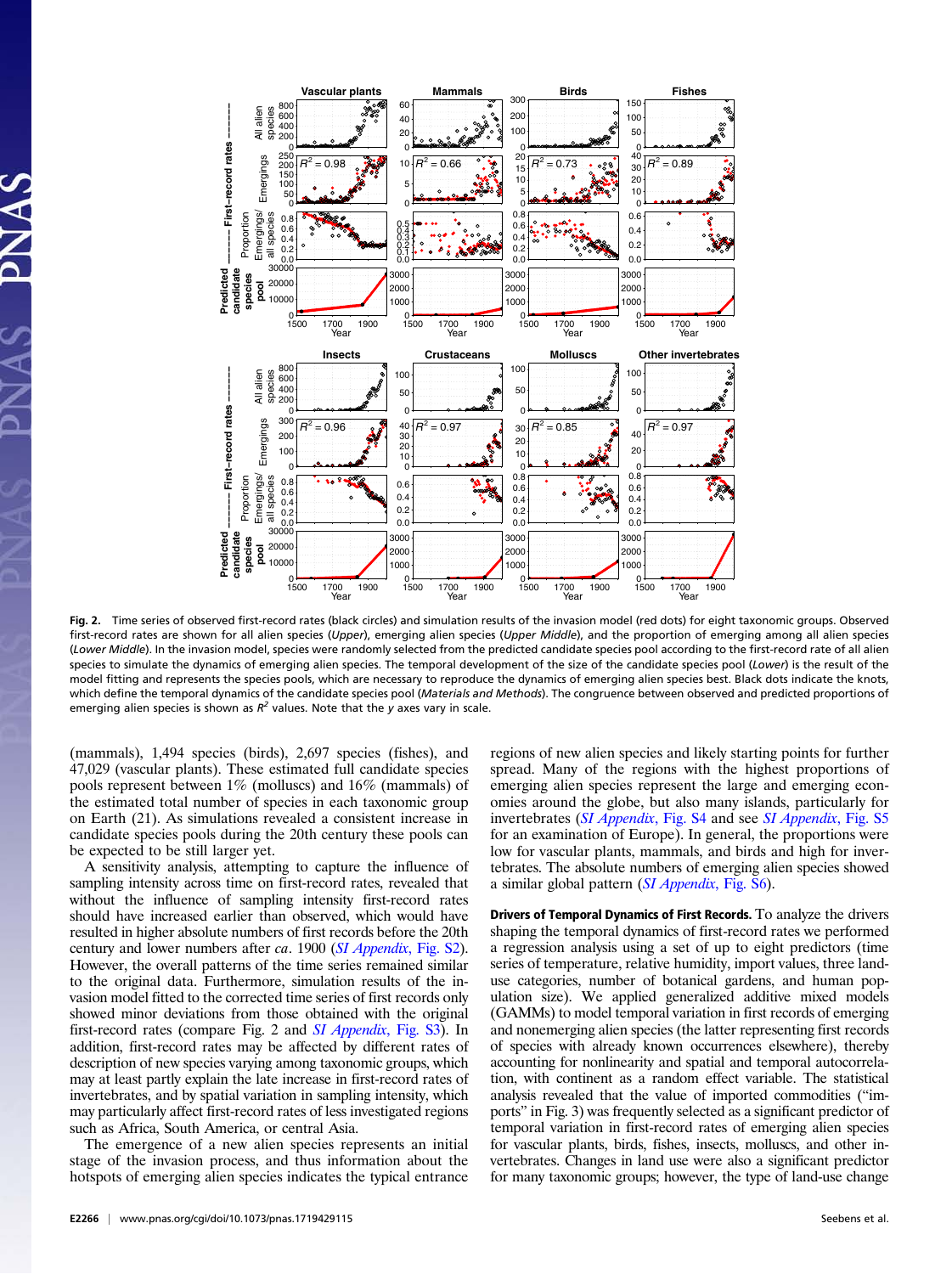#### Table 1. Estimates of candidate species pools and their relation to reported numbers of native and alien species

| Metric                                                                  | <b>Birds</b> | Crustaceans     | <b>Fishes</b>    | <b>Insects</b> | Mammals             | <b>Molluscs</b> | Other<br>invertebrates | Vascular<br>plants    |
|-------------------------------------------------------------------------|--------------|-----------------|------------------|----------------|---------------------|-----------------|------------------------|-----------------------|
| Estimated candidate species pool                                        | 625          | .565            | 1,354            | 20.611         | 499                 | 1,289           | 3.268                  | 26,048                |
| No. of alien species in analysis                                        | 406          | 430             | 478              | 4.992          | 248                 | 441             | 780                    | 7,380                 |
| Percentage of established alien species, %                              | 65           | 27              | 35               | 24             | 50                  | 34              | 24                     | 28                    |
| Reported total no. of alien species                                     | $971*$       | $425^{\dagger}$ | $944^{\ddagger}$ |                | $445^{\frac{5}{2}}$ | $539^{+,1}$     |                        | $13,168$ <sup>#</sup> |
| Estimated true candidate species pool                                   | 1.494        | 1.574           | 2.697            |                | 890                 | 1.585           |                        | 47.029                |
| Estimated total no. of native species on<br>Earth                       | 10,000       | 150,000         | 40,000           |                | 5.500               | 200,000         |                        | 368,000               |
| Percentage of potential alien species<br>among all species worldwide, % | 15           |                 |                  |                | 16                  |                 |                        | 13                    |

The estimated candidate species pool represents the maximum size of the species pool predicted by the model (Fig. 2, Lower), while the percentage of established alien species denotes the proportion of species from this pool that have already established an alien population according to our dataset. As first records are not available for all invasion events, the total number of alien species in nature is larger than those recorded in the first-record database. To circumvent this limitation, reported total numbers of alien species were taken from the literature instead to calculate the estimated full candidate species pool using the same proportion of established alien species. For insects and other invertebrates no reports are available. \*Dyer et al. (14).

† Pagad et al. (42) (mostly marine species).

‡ Froese and Pauly (39).

§ Dawson et al. (41).

¶ Capinha et al. (2).

# van Kleunen et al. (40).

lchapman (21).

(fraction of urban areas, pasture, or cropland) varied among taxonomic groups. Variation in climatic conditions, indicated by annual mean temperature and relative humidity, was less important. The number of botanical gardens was a significant predictor for emerging alien vascular plants. The predictor "year" was frequently selected as a significant driver, which indicates that parts of the long-term trends in first-record rates could not be explained by the drivers considered here. In addition, some GAMMs (e.g., for fishes or insects) have very low predictive power, though with several significant drivers (Fig. 3), which further highlights the lack of essential variables. The GAMM analyses should therefore be considered as an initial step toward a general overview of the most important drivers of temporal variation in first records of alien species.

# Discussion

Our analysis builds on a previous study (1) by analyzing emerging alien species separately, to remove the effect of multiple first records of the same species due to, for example, secondary spread on first-record rates and allow us to draw more direct inferences about the past and future dynamics of alien species introductions. For all taxonomic groups first records of all alien species increased distinctly during the 19th and 20th centuries, which should—based on theoretical considerations—result in an accelerated decline in the proportion of emerging alien species due to a faster depletion of the pool of potential new alien species ([SI Appendix](http://www.pnas.org/lookup/suppl/doi:10.1073/pnas.1719429115/-/DCSupplemental), Fig. S1). In contrast, we found comparatively low rates of decline in the proportions of emerging alien species. For vascular plants, mammals, and fishes the proportions even remained constant during the last 150 y, although the total number of alien species records increased. These dynamics cannot be explained by increasing drivers of alien species introductions such as the amount of imported commodities, which to the contrary should result in an even faster depletion of candidate species pools. The high proportion of emerging alien species in recent years is likely a consequence of an increased accessibility of candidate species pools in the native range (Fig. 2).

The introduction of alien species has a centuries-long history and one might expect that the proportion of emerging alien species would have declined to low levels. Surprisingly, the proportion was still high in 2000–2005, with on average every fourth new first record being of an emerging alien species. Alien birds seemed to be the only exception to this trend, as the proportion of emerging alien species in this group has distinctly declined recently. This suggests that many alien bird species, which have already established around the world, are currently expanding their alien range either through natural or human-assisted dispersal. This can partly be attributed to the intensified trade of a specific pool of bird species used for cultural practices such as prayer releases in Asia, and the concomitant increased likelihood of accidental releases (22). However, this may change in the future as there are many birds not yet established outside their native ranges, which may be attractive for the Asian market, and thus more emerging alien species are likely to appear in the future (14). Indeed, there are already signs that neotropical bird species are increasing in the Asian bird markets  $(23)$ .

The occurrence of a high proportion ([SI Appendix](http://www.pnas.org/lookup/suppl/doi:10.1073/pnas.1719429115/-/DCSupplemental), Fig. S4) and number (*[SI Appendix](http://www.pnas.org/lookup/suppl/doi:10.1073/pnas.1719429115/-/DCSupplemental)*, Fig. S<sub>6</sub>) of emerging alien species in a region indicates likely starting points for further spread of these newly appearing alien species. Our identified starting points generally agree with identified hotspots of predicted future increases in invasion threats being mostly located in Europe, North America, and East Asia (24) but also in emerging economies such as Brazil or Argentina (25). In addition, our analysis highlights the distinct variation in starting points among taxonomic groups and the importance of many islands as likely gateways for emerging alien species. It is unclear, however, whether these species will spread further or remain in their narrow alien ranges. The high number of species with only a very few records in our database indicates that most species will not spread widely, but we are still far from being able to determine those species with a high potential for spread.

The statistical analysis suggests that the increases in firstrecord rates are associated with increasing import values and changes in land use, though the relative importance of these drivers varied among taxonomic groups (Fig. 3). Changes in temperature and relative humidity were infrequently selected as significant predictors; however, the effect of climatic drivers may have been underestimated in our approach as we could only consider changes in the recipient region, rather than environmental matches between donor and recipient regions, which may

**SEE COMMENTARY** 

**SOTOS**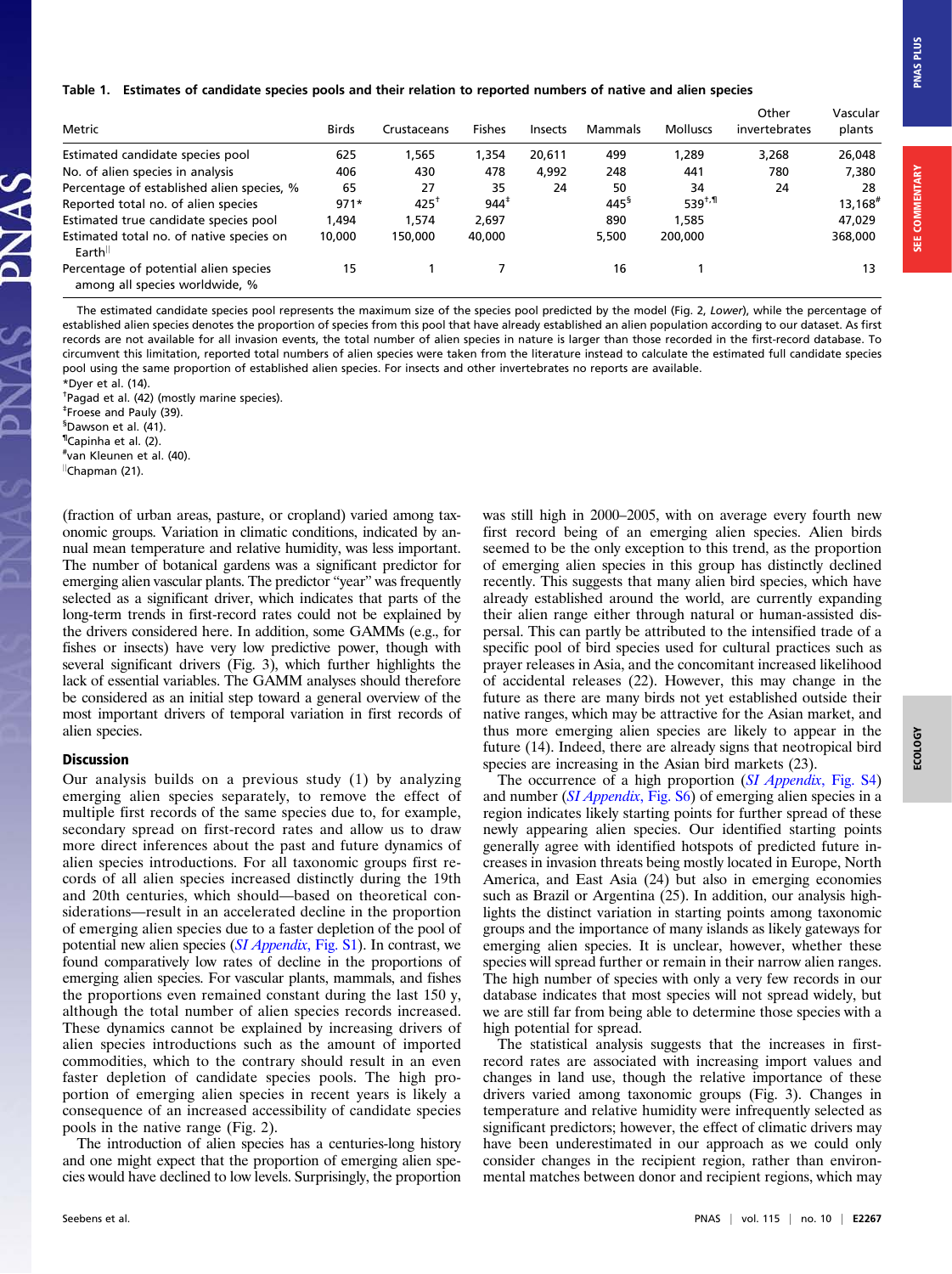

Fig. 3. Results of the statistical analysis of time series of first-record rates of emerging and nonemerging alien species using GAMMs for eight taxonomic groups. Nonemerging alien species denote first records of those alien species, which have already established somewhere else in the world, and are shown for comparison. The importance of a single predictor (x axes) is indicated by the size of the dots corresponding to the difference in AIC (ΔAIC) between the full model and the one without the parameter under consideration (Materials and Methods). Significant improvements of the model fit tested by a likelihood ratio test are highlighted by black outer circles. The sample size is given in the first column and the adjusted  $R^2$  in the last column of each panel. A missing dot denotes that the respective predictor did not enter the GAMM.

have been important as well (26). Interaction terms between environmental variables never improved the model fits. Import value already proved to be a good predictor of alien species richness and is a commonly used proxy for introduction rates of alien species (9–11). Land use is also known to affect biological invasions as land degradation increases the chance of establishment of alien species, though the significance of this driver has been mostly reported for alien vascular plants (12), while it was often found to be not significant in cross-taxonomic analyses (11, 27). Our statistical analysis showed that both changes in introduction rates, as indicated by the significant effect of imports, and establishment rates, as indicated by the significant effect of land use, were likely important drivers of the accumulation of alien species in general. However, in some cases the GAMMs could only explain a very low amount of the observed variation, which is indicated by an adjusted  $R^2$  of zero (Fig. 3). This shows that although many predictors have significant effects on the time series of firstrecord rates, important predictor variables are seemingly still lacking. In addition, changes in the candidate species pools could not be considered in the statistical analysis, which may at least partly explain the low predictive power of the statistical models.

For alien vascular plants, the number of botanical gardens was significantly related to first-record rates of emerging alien spegardens for the introduction of alien vascular plants (28). The absolute number of botanical gardens may not be the most appropriate predictor as it ignores the number of planted species and species origins, which were not available. Likewise, data on other drivers such as introductions by acclimatization societies (29), European explorers or settlers (30), and plant hunters (31) are largely lacking, which highlights the need to improve the availability of historical data for more detailed analyses of spatiotemporal invasion dynamics.

cies, which supports previous findings of the role of botanical

The still high and in some cases even constant proportion of emerging alien species among first records, in combination with the distinct increase in the first-record rates, may indicate  $(i)$  and increase in the rate of establishment or  $(ii)$  an increase in the size of the global candidate species pool. An increase in the rate of establishment is supported by the statistical analysis, which shows a significant influence of changes in land use on first-record rates (Fig. 3). However, the effect of land use on first-record rates was not consistent among taxonomic groups and cannot explain the temporal development of emerging alien species for all taxonomic groups. Simulation results show an increase in the candidate species pools for all taxonomic groups (Fig. 2), which can explain the flattening of the proportions of emerging alien species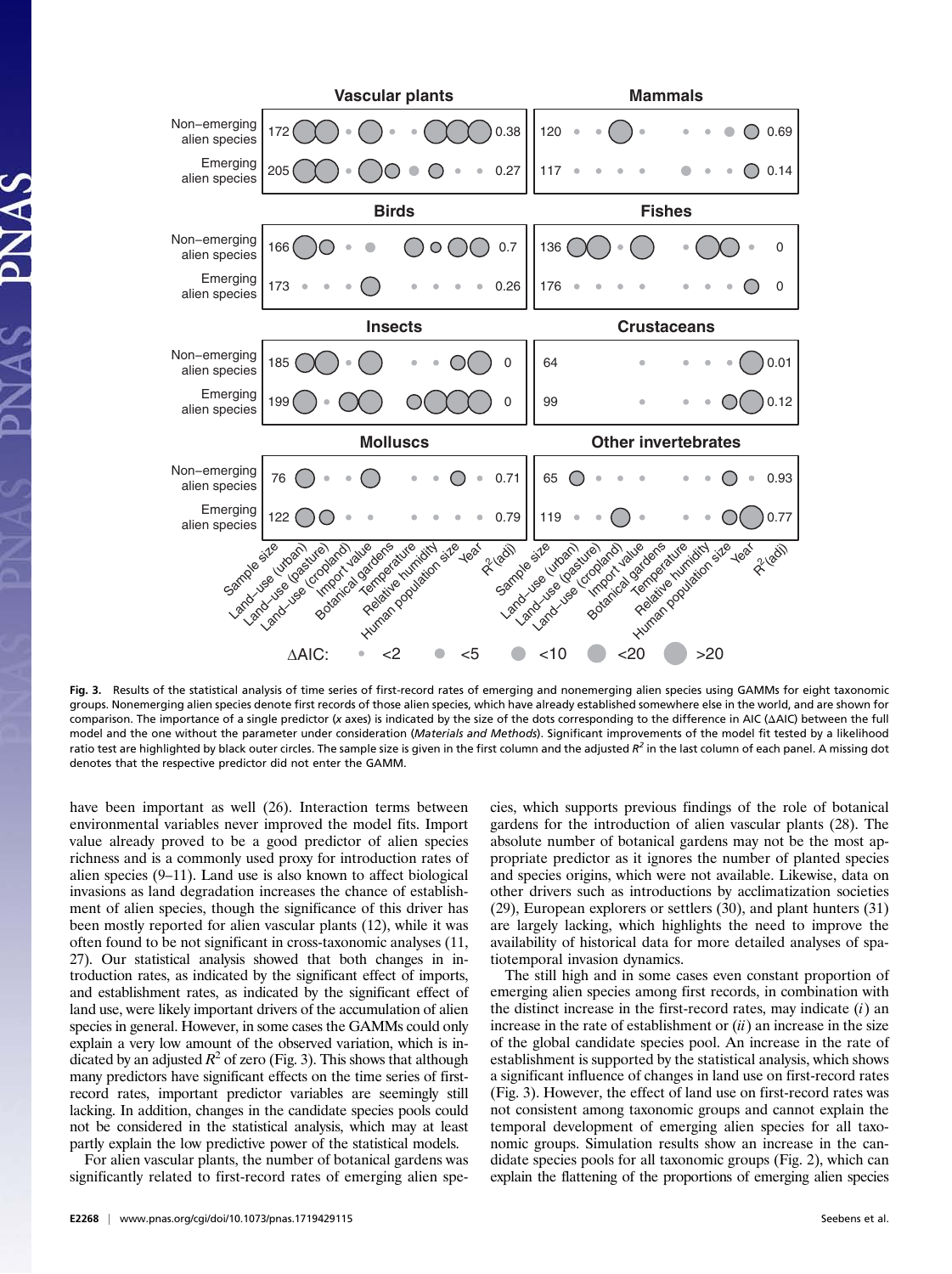very well. An increase in candidate species pools seems likely to be a consequence of an increasing accessibility of these species pools, which may be due to increasing access to and integration of new source regions into the global exchange network (new routes of invasion) (25) and the emergence of new introduction pathways (e.g., fashion trends and the pet trade) (32). In addition, other factors such as changes in environmental conditions or land use may have enabled other alien species to establish, which should also result in an increasing size of candidate species pools (24). Our results indicate that the increases in alien species numbers in general and that of emerging alien species in particular can be explained by the interplay of increases in candidate species pools in the native range, increases in introduction rates due to, for example, greater volume of imports, and probably rising establishment rates as a consequence of land degradation in the recipient regions. The predicted rise in the size of candidate species pools likely compensated for the effect of their depletion due to elevating introduction and establishment rates.

The candidate species pools are predicted to encompass 1–16% of all species on Earth for the various taxonomic groups, with particularly high values observed for vertebrates and vascular plants (Table 1). Those are groups with the most comprehensive data and, thus, the low numbers for invertebrates may also be affected by sampling biases. These numbers are, however, fraught with uncertainties as both the true size of the candidate species pools and the true numbers of species on Earth are poorly known, and thus these results should be interpreted as rough estimates. Given the highly uneven spatial distributions of origins of alien species (14) we can expect that some regions (33) or habitats (34) provide a considerably larger number of potential alien species, which need to be identified to improve our predictions of alien species dynamics.

In conclusion, our study reveals that global invasion dynamics are still prominently driven by the introductions of emerging alien species and thus by primary introductions, while widespread alien distributions are comparatively rare. This, however, also depends on the resolution of the analysis, and the relationship between emerging and nonemerging alien species will certainly change at finer spatial resolution. So far, the proportions of emerging alien species have declined only recently and moderately in most taxonomic groups. This shows that the introduction of new alien species is still ongoing at high rates, and that we can expect many more invasions in the future with large and emerging economies being likely starting points of future spread ([SI Appendix](http://www.pnas.org/lookup/suppl/doi:10.1073/pnas.1719429115/-/DCSupplemental), Fig. S4). Biosecurity, which aims at the prevention of establishment and mitigation of further spread, often relies on warning lists based on information of species that are alien elsewhere (15, 16). This is particularly relevant for horizon scanning studies that aim to identify door-knocker species, which are those not yet recorded but suspected to have a high risk of arrival and impacts (17). Consequently, emerging alien species pose a particular challenge to biosecurity as they have no invasion history elsewhere, and their identities and potential impacts are difficult to predict. These species therefore may have higher chances to slip through border controls and elude early response management.

## Materials and Methods

First Record Database. This analysis is based on a global dataset of first records of alien species that have become established in one or more mainland or island regions (1). The regions largely correspond to countries, while large islands belonging politically to a mainland country but located in biogeographically different areas or with extensive independent samples such as Hawaii, Galapagos, Azores, or Puerto Rico are considered as different regions. The delineations of the regions were obtained from the Global Administrative Areas database and we supplemented this database with information about islands from ref. 35. A first record in a region in our database is either for a species that had already established an alien population elsewhere or for a species that was never before recorded as alien anywhere in the world. We define the latter as emerging alien species. Note that all alien species count as "emerging" once (for their earliest record in our dataset). Compared with a previous study (1) the first-record database was updated and revised, now including in total 48,611 first records (+6%) from 17,130 established alien species (+1%) in 276 regions.

The first records were compiled from >100 different sources including online databases, published articles and books, and personal collections, which are listed in [SI Appendix](http://www.pnas.org/lookup/suppl/doi:10.1073/pnas.1719429115/-/DCSupplemental), Table S1. We adopted the categorization of the invasion status of alien species (casual/established) if provided in the original data source. If the invasion status was not provided, we considered the first record to be from an established alien species sensu ref. 36 as this is the most common status reported. We admit that this approach may lead to an overestimation in established alien species; however, the main findings of this analysis are robust to changes in the number of first records considered as shown by the sensitivity analysis.

First records from the original data sources were assigned to specific regions in the first record database. This was not possible for one dataset of alien insects encompassing first records for the combined regions of the United States and Canada. Comparing lists of alien insects in the United States (37) and Canada (38) revealed that roughly one-third (32%) of all alien insects reported for the combined region were found only in Canada and two-thirds (68%) only in the United States. We therefore randomly assigned two-thirds of the first records  $(n = 1,905)$  to the United States and one-third  $(n = 953)$  to Canada. While this may result in misspecified alien insects for the United States and Canada, this did not affect the continental and global analyses. Note that the first-record database was compiled to analyze large-scale temporal trends of alien species accumulation. For detailed information more specific databases and publica-tions should be consulted such as refs. 14 and 39-42 or those listed in [SI Ap](http://www.pnas.org/lookup/suppl/doi:10.1073/pnas.1719429115/-/DCSupplemental)pendix[, Table S1.](http://www.pnas.org/lookup/suppl/doi:10.1073/pnas.1719429115/-/DCSupplemental)

The analysis was restricted to first records from eight major taxonomic groups with a sufficient number of first records and only included records up to 2005 to account for delays in reporting alien species records into databases. This resulted in 45,984 first records of 16,019 established alien species across 270 regions worldwide ([SI Appendix](http://www.pnas.org/lookup/suppl/doi:10.1073/pnas.1719429115/-/DCSupplemental), Fig. S7). In this dataset, most first records are for vascular plants (53% of all records), followed by insects (26%), birds (6%), fishes (4%), other invertebrates (3%), mammals (3%), molluscs (2%), and crustaceans (2%). The geographic distribution of first records is biased toward Europe (39% of all first records), followed by North America (20%), Australasia + Pacific Islands (20%), Asia (9%), Africa (6%), Southern America (including Central America, 5%), and Antarctica (0.3%). As most regions considered here refer to countries, the distribution of first records is affected by the distribution of country sizes worldwide. Using only the first record of a species on a continent, thereby removing multiple records of a species on that continent, revealed slightly different proportions [Europe: 27% (−12 percentage points); North America: 26% (+6); Australasia + Pacific Islands: 24% (+4); Asia: 9% (+0); Southern America: 8% (+3); Africa: 6% (+0); and Antarctica: 0.3% (+0)].

Model to Estimate Source Pools. To investigate the influence of the native species pools on the proportions of emerging alien species we established a simple model of invasion dynamics. The model simulates the spread of individuals from a candidate species pool of unknown size  $X$  to a new region, thereby estimating the size of the candidate alien species pool using the ratio of emerging among all alien species. This approach is similar to those applied to estimate the total number of species on Earth, using the rate of description of new native species (20). In the candidate species pool we assume that species abundances are log-normally distributed [log (mean) = −2 and log  $(SD) = 1$ ], which is a common way to describe the distribution of species in natural communities, and that each individual has the same probability of being introduced and establishing in the alien range. In a first step, the size of this candidate species pool remained constant within the simulation time. At each time step (here the year) t, we randomly selected  $S_t$  species with probability according to the log-normal distribution from the candidate species pool X and placed them into a new range where they were alien.  $S_t$  corresponds to the number of observed first records at year t, which was obtained from the time series of first-record rates of all alien species (upper panel for each taxon in Fig. 2). Each introduced species is considered to be able to establish an alien population in a region. Thus, the new range, where the species is alien, is large and suitable enough to allow the establishment of all introduced alien species. A species may be selected multiple times from the candidate species pool, which reflects the ongoing process of invasion into different regions. Emerging alien species were determined as the first occurrence of that species in the alien range. The numbers of first records of all alien species and those of emerging alien species were recorded. To obtain the size of  $X$ , the simulation was repeated 100 times and the resulting predicted average time series of emerging alien species was fitted to the observed time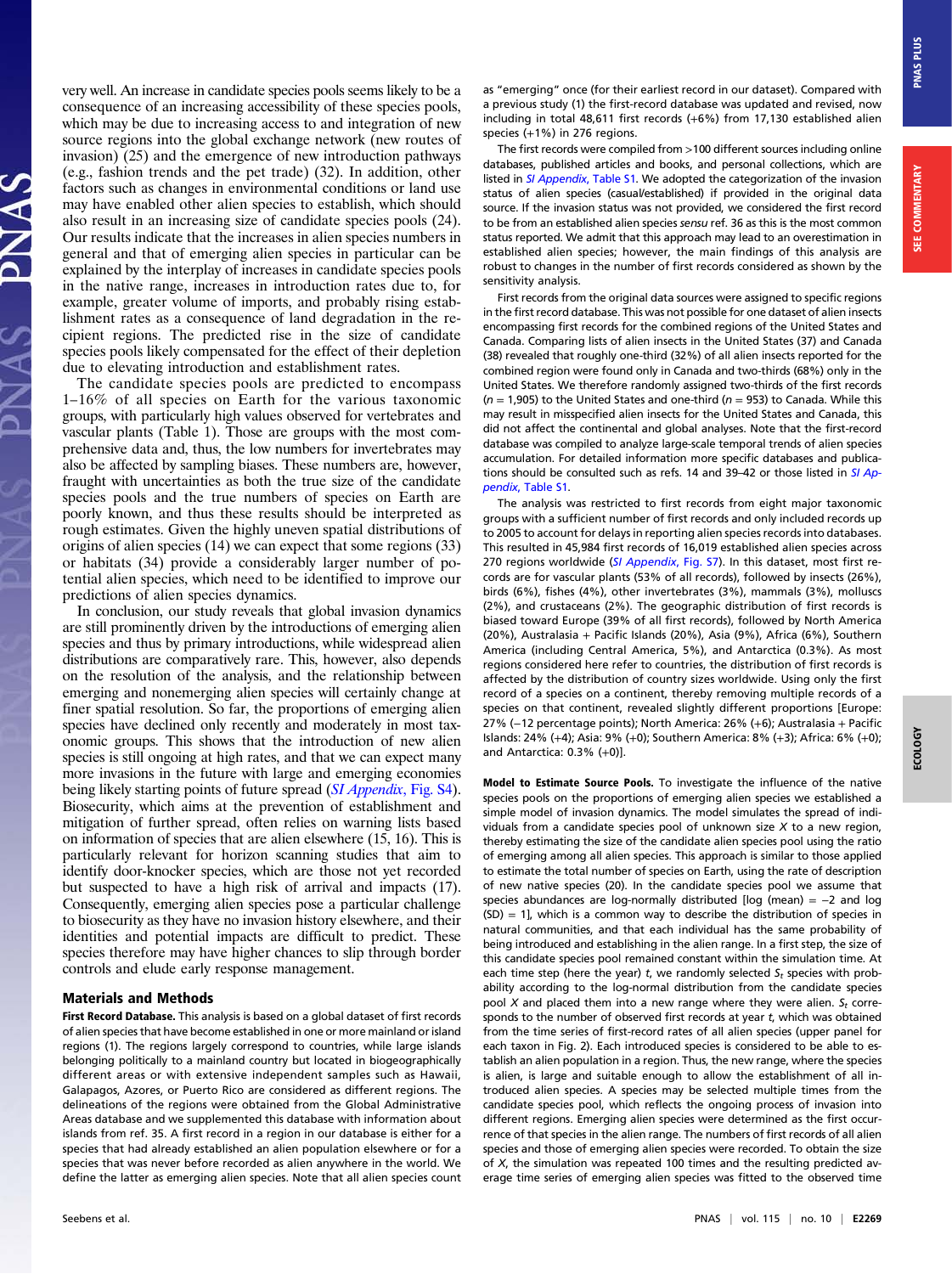series of emerging alien species. The deviation between predicted and observed values was measured as the root-mean-squared error (RMSE) between both time series. Fitting was done using the Nelder–Mead optimization algorithm implemented in the optim function of the base R language (43), which tries to find a parameter set (here only  $X$ ) minimizing RMSE. The optimization was performed several times for each taxonomic group with different initial parameter settings to ensure not being trapped in a local minimum in the fit landscape. In the first approach the only fitted parameter was the size of the candidate species pool X.

In a second step the same model was applied in the same way, but now the candidate species pool  $X_t$  was allowed to vary with time t. As we had no prior knowledge about the functional form of  $X_t$ , we used a very flexible function, thereby only defining four knots at certain times (two at the years 1000 and 2005, respectively, and another two in-between), which can be of any positive value. The knot at year 1000 was included to allow species with a known first record before 1500 to establish. The knots at 1000 and 2005 were fixed in time and represent the boundaries of the simulation period. The locations of the other two knots were determined by the optimization algorithm, thereby restricting them to lie within the simulation period. Thus, six parameters have to be fitted in total: the size of the candidate species pools at the four knots and the timing of the two intermediate knots within the boundaries of 1000 and 2005. Between these knots,  $X_t$  was linearly interpolated to obtain a continuous function for the full time period. We applied this approach to yield a flexible function, which at the same time resulted in the convergence of the optimization algorithm to a meaningful solution. We also tested other functional forms such as piecewise linear regression functions or functions with fewer or more knots, which, however, did not improve the fits. Fitting was done in the same way as described above.

From the model results the maximum size of the candidate species pool was determined and the proportion of already established alien species in the first record database was calculated (Table 1). As the first record database did not include first records for all invasion events the size of the candidate species pool is underestimated. We therefore collated total alien species numbers from the literature and online databases if available and calculated the full candidate species pool assuming the same relationship between candidate species pools and established alien species as observed for the species considered in this study. We compare these results with estimates of the total number of native species on Earth for the various taxonomic groups (21).

Data on Drivers of First-Record Rates. The explanatory variables needed to be regional time series with a global coverage spanning at least one century to ensure a sufficient number samples per continent and taxonomic group. Only a few datasets of potential drivers fulfilled these requirements, and thus the analysis of drivers was inevitably limited by data availability. We considered eight drivers in total: three measures of temporal change in land use (proportion of urban area, pasture, and cropland), two of climatic conditions (annual mean temperature and precipitation), total import values of trade, human population sizes, and the number of botanical gardens. All variables were extracted for each region and time period of 5 or 2 y, respectively, depending on the analysis (discussed below). Note that not all data were available for all regions and times.

The land-use data were obtained from the dataset Harmonized Global Land Use for Years 1500–2100, V1 [\(daac.ornl.gov/cgi-bin/dsviewer.pl?ds\\_id](http://daac.ornl.gov/cgi-bin/dsviewer.pl?ds_id=1248)=1248) (44), which is provided by NASA's Earthdata service ([https://earthdata.nasa.](https://earthdata.nasa.gov/) [gov/](https://earthdata.nasa.gov/)). These data represent proportions of land cover annually for 1500-2100 at 0.5° spatial resolution. For each region and time period of 5 y the mean proportion of the respective variable was calculated. Historic environmental data were taken from the Twentieth Century Reanalysis project provided by the National Oceanic and Atmospheric Administration/Oceanic and Atmospheric Research/Earth System Research Laboratory Physical Sciences Di-vision, Boulder, CO [\(www.esrl.noaa.gov/psd/\)](http://www.esrl.noaa.gov/psd/). These datasets contain monthly averages of environmental variables from 1871 to 2012 at a spatial resolution of 2° latitude and longitude. We extracted the near-surface air temperature and relative humidity as indicators for climatic conditions and calculated averages for each region and time period. Import values were obtained from the Correlates of War project (45), providing bilateral trade values exchanged between countries during 1870–2009. The number of countries with available trade data increased over the course of time and consequently more trade data are available in recent times. The consideration of trade in the analysis reduced the total number of regions, and thus the sample size of the analysis. Human population densities were obtained from the HYDE 3.1 (46) database [\(themasites.pbl.nl/tridion/en/themasites/hyde/](http://themasites.pbl.nl/tridion/en/themasites/hyde/)). Human population densities were mostly available for decades from 1800 to 2005 at a spatial resolution of 5 min, which were summed to get human population sizes for each region. To get a common temporal resolution for all explanatory variables we linearly interpolated the time series of population sizes to a 5- or 2-y resolution, respectively. This arbitrarily increased the sample size of human population size, which may confound the statistical analysis. However, the original data were a very smooth time series and thus the interpolation should not affect the variability of the dataset and the predictive power of the variable. From Botanic Gardens Conservation International [\(www.bgci.org\)](http://www.bgci.org/) we obtained the year of foundation of 1,571 botanical gardens during 1800–2005 worldwide, which were attributed to the respective regions and time period. The number of botanical gardens can only be a very rough proxy for the influence on plant invasions, because, for example, sizes of botanical gardens or planted species are not available. Human population sizes and import values were logtransformed and all data were rescaled to a mean of zero and an SD of one before the regression analysis.

Statistical Analysis of Drivers of First-Record Rates. In a previous analysis (1) we detected distinct variation in the time series of first-record rates among continents. Thus, we analyzed temporal dynamics in first records by continent, such that a species could now be an emerging alien species multiple times, once on each continent where it is not native. The analysis was carried out on time series of first records from 1870 to 2005 due to the availability of explanatory variables for emerging alien species and compared with nonemerging alien species, which represent first records of alien species already known from other sites. An analysis of the first-record rates is not straightforward as several statistical challenges have to be overcome: (i) the relationships of first-record rates to explanatory variables can be expected to be nonlinear as indicated in previous studies (1, 47), (ii) first-record rates are not normally distributed, (iii) many time series of first records have gaps,  $(iv)$  the statistical design is imbalanced as some regions were sampled more intensively than others, (v) the first-record rates are spatially and (vi) temporally autocorrelated, and (vii) distinct variation in, for example, sampling intensity and number of regions, but also in the temporal development of first-record rates, exists among continents.

- i) To account for nonlinearity, we applied GAMMs (48), which represent a powerful and flexible way of regression analysis. A GAMM is a generalized linear mixed model using smoothed splines fitted to the explanatory variables rather than the original values of the variables. The degree of nonlinearity is estimated by generalized cross-validation, which always prefers "smoother" relationships over more complex ones. That is, linear relationships are preferred over nonlinear ones. We used the function gamm4 from the package gamm4 (49) in the R language (43) to perform the analysis. In gamm4, parameters are estimated using maximum likelihood and thus model fits of nested models can be compared using the Akaike information criterion (AIC). In comparison with the widely applied generalized linear mixed models, interpretation of the results is less straightforward and mostly based on visual inspection of diagnostic plots. Following recommendations (50), we analyzed diagnostic plots (not shown) of fitted values, residuals, and the fitted splines for each term of each GAMM to assess the goodness of fits. gamm4 allows the application of "shrinkage smoothers," so that strong-enough penalization will shrink the coefficients of the smoothers to near zero. This effectively removes less suitable explanatory variable from the model without the need to refit a nested version of the full model. Hence, model selection is done in one step with all explanatory variables included in the model. Here, we used the shrinkage version of cubic regression splines implemented in gamm4 for each single predictor variable. To test for potential interactions of temperature and relative humidity we added a tensor product smooth, which represents a 2D spline fit, of both variables to the GAMMs. As the tensor product smooth never improved the model fit we do not show this result here. The importance of one explanatory variable for the fit is expressed by a leave-one-out cross-validation approach, thereby comparing the full model with a nested model without the predictor under consideration using AIC. We tested for significant improvements of the model fit by applying a likelihood ratio test on the full and the nested model.
- ii) First records represent count data, which are most appropriately modeled using a Poisson-distributed GAMM with a canonical log link function.
- iii) For some taxonomic groups and continents the number of first records is rather low either because of lower sampling intensity or lower number of alien species. This may result in incomplete and noisy time series. To achieve more complete time series we aggregated the number of first records to time intervals. This reduces the sample size, which can also affect the estimation of regression coefficients. We therefore attempted to find a balance between the width of the time interval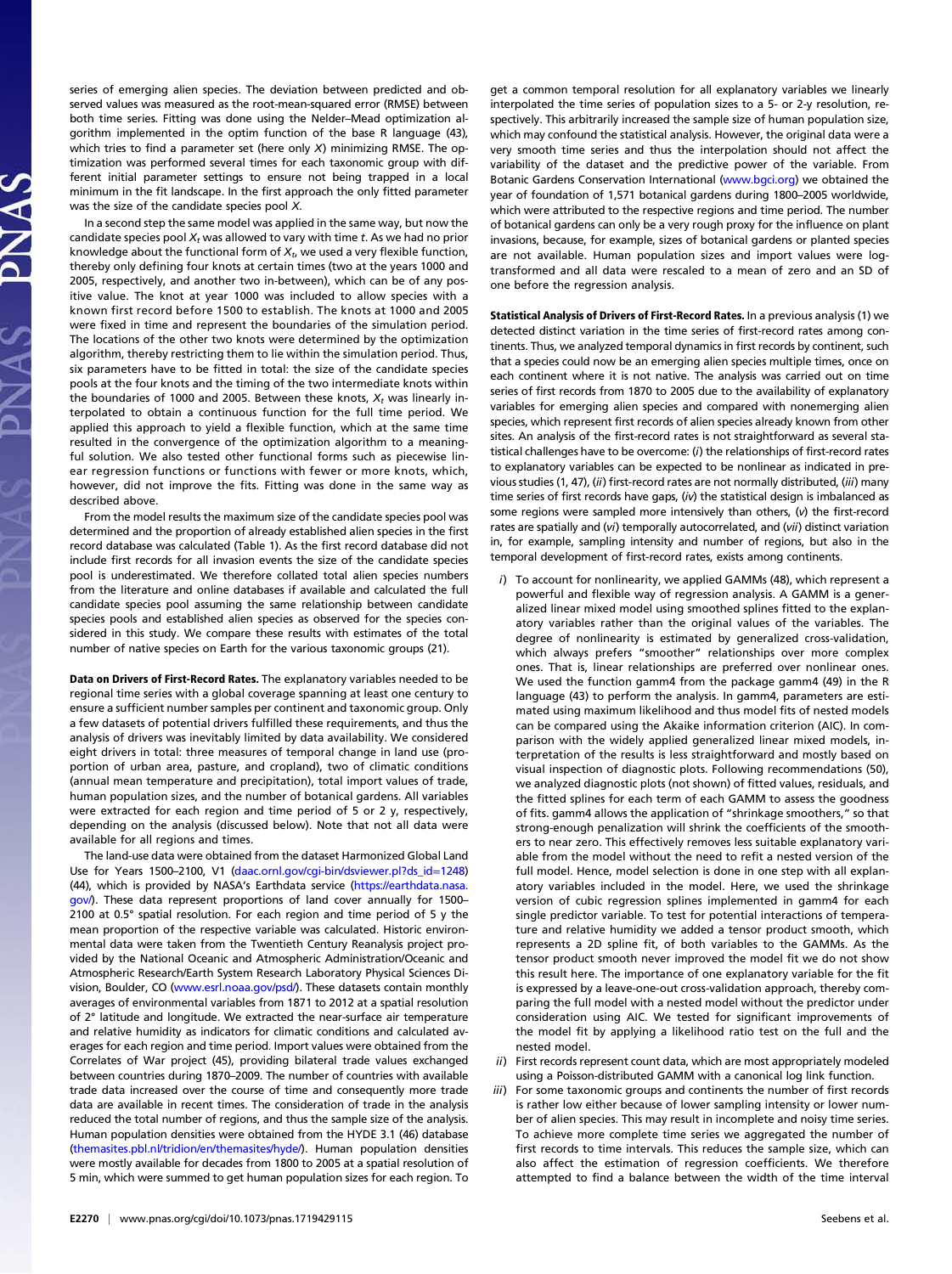and the sample size. An aggregation of first records to a time interval of 5 y resulted in a sample size of >100 for most taxonomic groups. This was found to produce robust estimations of coefficients. For some time series (nonemerging alien crustaceans, molluscs, and other invertebrates) the sample size was below 100. We therefore repeated the analysis for these groups with a time interval of 2 y, which increased the sample size. As the results did not differ distinctly we only present the results for the 5-y intervals.

- $iv)$  The number of first records varied distinctly among continents and taxonomic groups, which may result in an imbalanced design of the regression analysis with some combinations of continent and taxonomic group having very low numbers of first records compared with others. To avoid the analysis of these very incomplete time series only continental time series of first-record rates that had at least 15 samples out of 28 possible samples for one time series (i.e., 28 possible 5-y intervals during 1870–2005) were included in the analysis.
- v) The spatial autocorrelation of first-record rates among regions was addressed by aggregating the first records to the level of continents: Spatial autocorrelation among continents can be assumed to be much lower compared with interregional dynamics. For this continental analysis an emerging alien species was considered to be the first record of that alien species on that continent. Consequently, a species can be an emerging alien species multiple times, once on each continent where it has an alien population. Furthermore, continent was included in the GAMMs as a random effect variable, which addresses spatial autocorrelation among continents.
- vi) Time series of first-record rates are temporally autocorrelated, which may bias the calculation of regression coefficients. As gamm4 did not allow for the implementation of an autoregressive correlation structure, we included year as an additional predictor in the GAMMs. This effectively removed temporal autocorrelation in the residuals, which was checked using the autocorrelation function acf in basic R (43) applied to normalized residuals.
- vii) The distinct variations in the time series of first-record rates among continents were addressed by incorporating continent as a random effect variable in the GAMMs. This also accounted for a potential systematic influence of the number of regions per continent or the total area of all regions of the same continent. In addition, we also tested to include these variables as an offset variable in the gamm4 function, which should remove this influence. However, this did not improve the model fit and thus an offset variable was not included in the final model.

The aforementioned methodology is complex and thus includes some opportunities to perform the same analysis in a slightly different way. However, our approach is appropriate for an analysis of data of this kind and the results are robust, allowing general insights in the temporal development of first-record rates. Nevertheless, interpretation of the results should be done carefully, also because of the lack of data for some drivers of alien species introductions.

Sensitivity Analysis on Sampling Intensity. It is likely that the sampling intensity of alien species has increased during recent centuries, with a particularly high intensity in most recent decades. This may affect the analyses of long-term trends of first records, which we addressed in a sensitivity analysis. A direct measure of temporal changes in sampling intensity is not available. Known approaches like the consideration of herbaria sampling intensity (51) or expert judgments (52) as a proxy for sampling intensity are useful to address variation in recent sampling intensity, but this approach is not applicable over several centuries. We therefore performed a sensitivity analysis by modifying the first records arbitrarily purely based on theoretical considerations. We identified two major consequences of and increased sampling intensity: A high sampling intensity results (i) in an earlier detection of a new alien species and thus in earlier first records and (ii) in more alien species recorded. We therefore performed two sensitivity analyses.

i) In nearly all cases of first records there is a lag period between the actual introduction of an alien species and the record of its first occurrence. Assuming that an intensification of sampling will result in an earlier detection of a new alien species the recording lag should decrease with time. We therefore assumed that the maximum recording lag decreased exponentially from 100 y in 1500 to 5 y in 2005 ([SI Appendix](http://www.pnas.org/lookup/suppl/doi:10.1073/pnas.1719429115/-/DCSupplemental), Fig. S8A). For each first record, we randomly selected a recording lag between zero

and the maximum recording lag at that time according to the relation-ship shown in [SI Appendix](http://www.pnas.org/lookup/suppl/doi:10.1073/pnas.1719429115/-/DCSupplemental), Fig. S8A and subtracted it from the respective first record. For example, a maximum of 100 y was subtracted from a first record from 1500 and 5 y from a first record of 2005. This resulted in much earlier first records centuries ago compared with recent first records and should remove the recording lag due to variation in sampling intensity. This procedure was repeated 100 times, and the means and SEMs of first-record rates were calculated (red lines in [SI Appendix](http://www.pnas.org/lookup/suppl/doi:10.1073/pnas.1719429115/-/DCSupplemental), Fig. [S2](http://www.pnas.org/lookup/suppl/doi:10.1073/pnas.1719429115/-/DCSupplemental)). As mentioned above, the time series of recording lags is purely arbitrary, but we believe that it is a reasonable assumption. Furthermore, the exact parameter choice for the rate of decline, the maximum time lags, or the exact shape of the function shown in [SI Appendix](http://www.pnas.org/lookup/suppl/doi:10.1073/pnas.1719429115/-/DCSupplemental), Fig. [S8](http://www.pnas.org/lookup/suppl/doi:10.1073/pnas.1719429115/-/DCSupplemental)A had only minor effects on the results. For example, using a linear instead of an exponential function reduces the observed differences between first records before and after 1900, but the overall patterns of the time series remain similar.

ii) Second, to account for the potentially increasing number of alien species detected in recent times due to intensified sampling we randomly removed a proportion of first records from the dataset. We again assumed an exponentially increasing sampling intensity with time, and thus the proportion of removed first records increased likewise from zero in 1500-50% in 2005 ([SI Appendix](http://www.pnas.org/lookup/suppl/doi:10.1073/pnas.1719429115/-/DCSupplemental), Fig. S8B). This analysis was repeated 100 times, and the means and SEMs of first-record rates were deter-mined (blue lines in [SI Appendix](http://www.pnas.org/lookup/suppl/doi:10.1073/pnas.1719429115/-/DCSupplemental), Fig. S2).

The modifications of first records in the sensitivity analysis were substantial, with up to 50% of all first records being removed and a misspecification of first records of up to 100 y. Such distinct modifications helped clarify how long-term trends of first-record rates may be affected by temporal variation in sampling intensity. However, the resulting time series of modified first-record rates should not be considered to represent the actual rates as we do not know the true changes in sampling intensities and the consequences for first-record rates. The results of this sensitivity analysis only allow us to draw general conclusions about the robustness of the results.

ACKNOWLEDGMENTS. We thank the Comisión Nacional para el Conocimiento y Uso de la Biodiversidad team, David Baxter, Yves Frenot, Eckehart Jäger, Wojciech Solarz, Agnes Dellinger, Stephan Gollasch, Marc Lebouvier, and Zuzana Sixtová, for providing data of first records or contacts to data providers; Johan Liakka for assistance in climate data acquisition; Eva-Maria Gerstner for help in archiving data; Bob O'Hara for statistical advice; and two anonymous reviewers for their helpful comments. First records of plants in Greece were derived from unpublished data of M. Arianoutsou, Ioannis Bazos, Pinelopi Delipetrou, Yannis Kokkoris, and Andreas Zikos. The study was supported by Deutsche Forschungsgemeinschaft (DFG) Grants SE 1891/2-1 (to H.S.) and KL 1866/9-1 (to M.v.K.), Invasion Dynamics Network DFG Grant JE 288/8-1, Austrian Science Fund Grant I2086-B16 (to H.S., F.E., and S.D.), COST Action TD1209 "Alien Challenge" (S.B., F.E., R.S., H.E.R., M. Arianoutsou, A.R., M.v.K., S.S., W.N., and I.K.), the Galapagos Conservancy (C.E.C. and H.J., contribution 2160 of the Charles Darwin Foundation for the Galapagos Islands), The Czech Academy of Sciences (research development project RVO 67985939 and Praemium Academiae award supporting P.P., J.P., and K.S.), Czech Science Foundation Projects 14-36079G, Centre of Excellence PLADIAS and P505/11/1112 (P.P., J.P., and K.S.), New Zealand Ministry of Business, Innovation and Employment (MBIE) core funding (CO4X1104) to Scion and the "Better Border Biosecurity" collaboration (E.G.B.), the Polish National Science Centre (B.T.-G), the Portuguese Foundation for Science and Technology and Programa Operacional Potencial Humano/Fundo Social Europeu Grants SFRH/BPD/84422/20 and GHTM - UID/Multi/04413/2013 (to C.C.), Fondecyt postdoc 3120125 (N.F.), the Leverhulme Trust (RF/2/RFG/2010/0016) and a King Saud University Distinguished Scientist Research Fellowship (both to T.M.B.), the Federal Ministry of Education and Research, Germany project "The Americas as Space of Entanglements" (A.M.), Defra in compiling first records through the GB Non-Native Species Information Portal (H.E.R.), the German Centre for Integrative Biodiversity Research (iDiv) Halle-Jena-Leipzig Grant DFG FZT 118 (to M.W.), subsidy funding to Okinawa Institute of Science and Technology Graduate University (E.P.E.), MBIE to Landcare Research within the "Managing Invasives" Portfolio (D.W.). Support for the Twentieth Century Reanalysis Project dataset is provided by the US Department of Energy, Office of Science Innovative and Novel Computational Impact on Theory and Experiment program and Office of Biological and Environmental Research and by the National Oceanic and Atmospheric Administration Climate Program Office.

<sup>a</sup>Senckenberg Biodiversity and Climate Research Centre, 60325 Frankfurt am Main, Germany; <sup>b</sup>Department of Botany and Biodiversity Research, University of Vienna, 1030 Vienna, Austria; <sup>c</sup>Department of Genetics, Evolution and Environment, Centre for Biodiversity and Environment Research, University<br>College London, WC1E 6BT London, United Kingdom; <sup>d</sup>Institute of Zoology, Invasion Biology, Department of Botany and Zoology, Stellenbosch University, Stellenbosch 7599, South Africa; <sup>f</sup> Institute for Environmental Protection and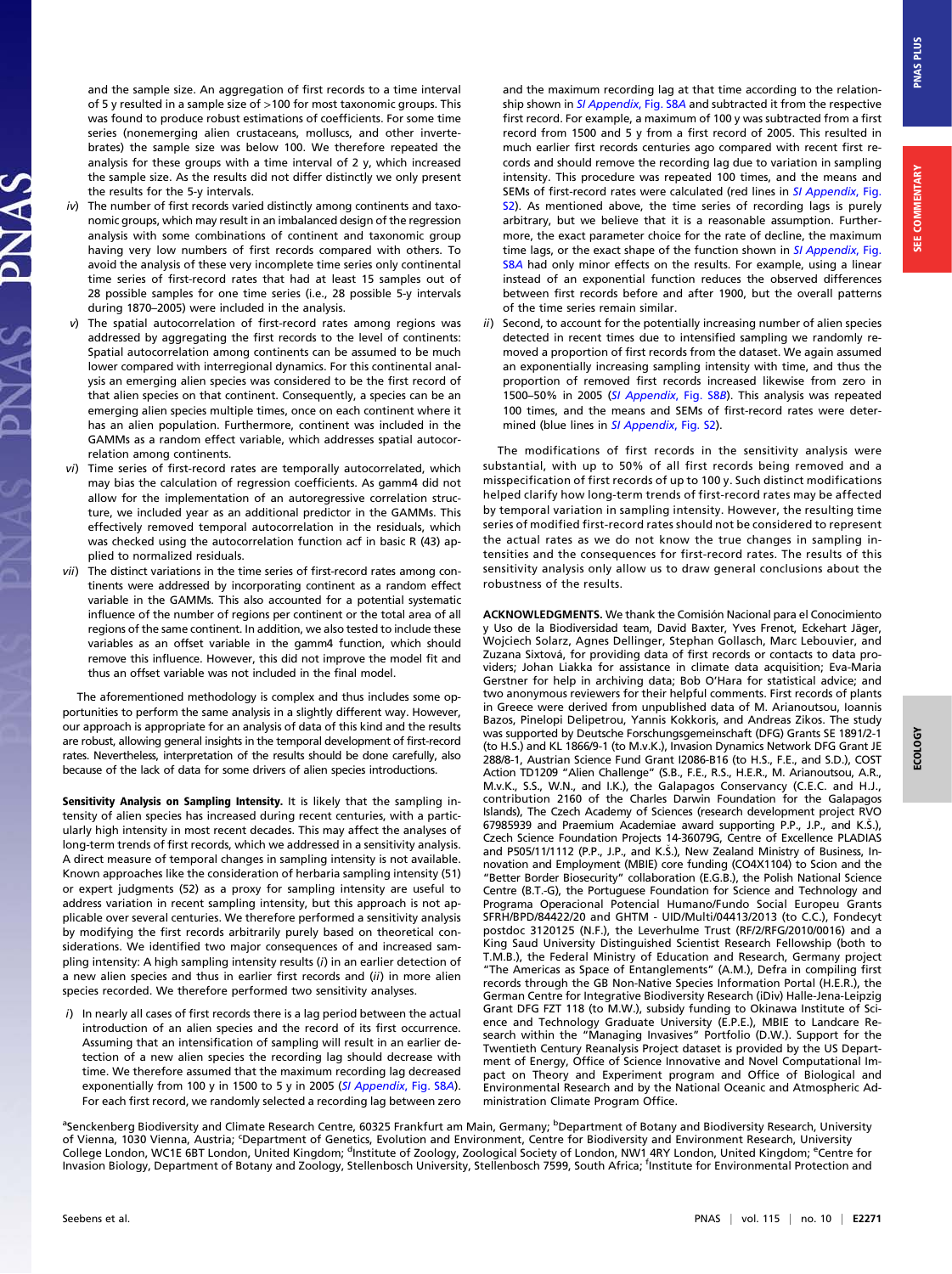Research, 00144 Rome, Italy; <sup>g</sup>Invasive Species Specialist Group, Species Survival Commission, International Union for Conservation of Nature, 00144 Rome,<br>Italy; <sup>h</sup>Bio-Protection Research Centre, Lincoln University, 7648 12587 Berlin, Germany; <sup>j</sup>Institute of Biology, Department of Biology, Chemistry, and Pharmacy, Freie Universität Berlin, 14195 Berlin, Germany;<br>KBerlin-Brandenburg Institute of Advanced Biodiversity Besearch, 14195 Berlin <sup>k</sup>Berlin-Brandenburg Institute of Advanced Biodiversity Research, 14195 Berlin, Germany; <sup>I</sup>Invasive Specialss Specialist Group, Species Survival Commission,<br>International Union for Conservation of Nature, University of A Prague, Czech Republic; <sup>o</sup>Ecology, Department of Biology, University of Konstanz, 78457 Konstanz, Germany; <sup>p</sup>Zhejiang Provincial Key Laboratory of Plant<br>Evolutionary Ecology and Conservation, Taizhou University, 318000 T Leipzig, 04103 Leipzig, Germany; <sup>r</sup>Department of Silviculture and Forest Management, Faculty of Renewable Natural Resource, Kwame Nkrumah University of Science and Technology, Kumasi, Ghana; SDepartment of Ecology and Systematics, Faculty of Biology, National and Kapodistrian University of Athens, 15784 Athens, Greece; <sup>t</sup>Department of Biology, University of Fribourg, 1700 Fribourg, Switzerland; "Institute for Chemistry and Biology of the Marine Environment, University of Oldenburg, 26111 Oldenburg, Germany; <sup>v</sup>Scion (New Zealand Forest Research Institute), 8440 Christchurch, New Zealand;<br><sup>w</sup>Department of Agriculture, University of Sassari, 07100 Sassari, Italy; <sup></sup> Universidade do Porto, 4485-661 Vairão, Portugal; <sup>y</sup>Global Health and Tropical Medicine, Instituto de Higiene e Medicina Tropical IHMT, Universidade Nova de Lisboa, UNL, 1349-008 Lisboa, Portugal; <sup>z</sup>Charles Darwin Foundation for the Galapagos Islands, Puerto Ayora, Santa Cruz, Galapagos, Ecuador; <sup>aa</sup>Department<br>of Environmental Biology, Sapienza University, 00185 Rome, Italy; United Kingdom; "Biodiversity and Biocomplexity Unit, Okinawa Institute of Science and Technology Graduate University, Onna, 904-0495 Okinawa, Japan;<br>departamento de Botánica, Facultad de Ciencias Naturales y Oceanográfica Biological Sciences, The University of Hong Kong, Pokfulam, Hong Kong, China; <sup>ff</sup>Biota of North America Program, Chapel Hill, NC 27516; <sup>gg</sup>CABl, 2800<br>Delémont, Switzerland; <sup>hh</sup>Department of Community Ecology, Helmholtz Biological Sciences, University of Auckland, Auckland 1142, New Zealand; <sup>uu</sup>Landcare Research, PB 92170, Auckland, New Zealand; and <sup>v</sup>institute for Agro-Biological Sciences, University of Auckland, Auckland, Auckland, Au Environmental Sciences, National Agriculture and Food Research Organization, 305-8604 Tsukuba, Japan

- 1. Seebens H, et al. (2017) No saturation in the accumulation of alien species worldwide. Nat Commun 8:14435.
- 2. Capinha C, Essl F, Seebens H, Moser D, Pereira HM (2015) BIOGEOGRAPHY. The dispersal of alien species redefines biogeography in the Anthropocene. Science 348: 1248–1251.
- 3. Simberloff D, et al. (2013) Impacts of biological invasions: what's what and the way forward. Trends Ecol Evol 28:58–66.
- 4. Pysek P, Richardson DM (2010) Invasive species, environmental change and management, and health. Annu Rev Environ Resour 35:25–55.
- 5. Kettunen M, et al. (2009) Technical support to EU strategy on invasive species (IAS)— Assessment of the impacts of IAS in Europe and the EU: Final report for the European Commission, Institute for European Environmental Policy (Inst for European Environmental Policy, Brussels).
- 6. Vilà M, et al. (2010) How well do we understand the impacts of alien species on ecosystem services? A pan-European, cross-taxa assessment. Front Ecol Environ 8: 135–144.
- 7. Lewis SL, Maslin MA (2015) Defining the anthropocene. Nature 519:171–180.
- 8. Hulme PE (2009) Trade, transport and trouble: Managing invasive species pathways in
- an era of globalization. J Appl Ecol 46:10-18. 9. Levine JM, D'Antonio CM (2003) Forecasting biological invasions with increasing in-
- ternational trade. Conserv Biol 17:322–326. 10. Seebens H, Essl F, Blasius B (2017) The intermediate distance hypothesis of biological invasions. Ecol Lett 20:158–165.
- 11. Pysek P, et al. (2010) Disentangling the role of environmental and human pressures on biological invasions across Europe. Proc Natl Acad Sci USA 107:12157-12162.
- 12. Pauchard A, Alaback PB (2004) Influence of elevation, land Use, and landscape context on patterns of alien plant invasions along roadsides in protected areas of South-Central Chile. Conserv Biol 18:238–248.
- 13. Liebhold AM, Brockerhoff EG, Kimberley M (2017) Depletion of heterogeneous source species pools predicts future invasion rates. J Appl Ecol 54:1968-1977.
- 14. Dyer EE, et al. (2017) The global distribution and drivers of alien bird species richness. PLoS Biol 15:e2000942.
- 15. Leung B, et al. (2012) TEASIng apart alien species risk assessments: A framework for best practices. Ecol Lett 15:1475–1493.
- 16. European Plant Protection Organization (2015) A1 and A2 lists of pests recommended for regulation as quarantine pests. Available at [archives.eppo.int/EPPOStandards/](http://archives.eppo.int/EPPOStandards/PM1_GENERAL/pm1-002-26-en_A1A2_2017.pdf) [PM1\\_GENERAL/pm1-002-26-en\\_A1A2\\_2017.pdf.](http://archives.eppo.int/EPPOStandards/PM1_GENERAL/pm1-002-26-en_A1A2_2017.pdf)
- 17. Roy HE, et al. (2015) Invasive alien species–Prioritising prevention efforts through horizon scanning. ENV.B.2/ETU/2014/0016. (European Commission, Brussels).
- 18. Pysek P, et al. (2017) Naturalized alien flora of the world. Preslia 89:203–274.
- 19. Dyer EE, et al. (2016) A global analysis of the determinants of alien geographical range size in birds. Glob Ecol Biogeogr 25:1346–1355.
- 20. Joppa LN, Roberts DL, Pimm SL (2011) How many species of flowering plants are there? Proc Biol Sci 278:554–559.
- 21. Chapman AD (2009) Numbers of Living Species in Australia and the World (Department of the Environment, Water, Heritage and the Arts, Canberra, Australia), 2nd Ed.
- 22. Blackburn TM, Dyer EE, Su S, Cassey P (2015) Long after the event, or four things we (should) know about bird invasions. J Ornithol 156(Suppl 1):15–25.
- 23. Eaton JA, Leupen BTC, Krishnasamy K (2017) Songsters of Singapore: An Overview of the Bird Species in Singapore Pet Shops (Petaling Jaya, Selangor, Malaysia).
- 24. Early R, et al. (2016) Global threats from invasive alien species in the twenty-first century and national response capacities. Nat Commun 7:12485.
- 25. Seebens H, et al. (2015) Global trade will accelerate plant invasions in emerging economies under climate change. Glob Change Biol 21:4128–4140.
- 26. Petitpierre B, et al. (2012) Climatic niche shifts are rare among terrestrial plant invaders. Science 335:1344–1348.
- 27. Bellard C, Leroy B, Thuiller W, Rysman JF, Courchamp F (2016) Major drivers of invasion risks throughout the world. Ecosphere 7:1–14.
- 28. Hulme PE (2011) Addressing the threat to biodiversity from botanic gardens. Trends Ecol Evol 26:168–174.
- 29. Pears N (1982) Familiar aliens: The acclimatisation societies' role in New Zealand's biogeography. Scott Geogr Mag 98:23–34.
- 30. di Castri F (1989) History of biological invasions with special emphasis on the Old World. Biological Invasions: a Global Perspective, eds Drake JA, et al. (Wiley, Chichester, UK), pp 1–30.
- 31. Fry C (2013) The Plant Hunters: The Adventures of the World's Greatest Botanical Explorers (Univ of Chicago Press, Chicago).
- 32. Essl F, et al. (2015) Crossing frontiers in tackling pathways of biological invasions. Bioscience 65:769–782.
- 33. Casties I, Seebens H, Briski E (2016) Importance of geographic origin for invasion success: A case study of the North and Baltic Seas versus the Great Lakes-St. Lawrence River region. Ecol Evol 6:8318–8329.
- 34. Kalusová V, et al. (2017) Naturalization of European plants on other continents: The role of donor habitats. Proc Natl Acad Sci USA 114:13756–13761.
- 35. Weigelt P, Jetz W, Kreft H (2013) Bioclimatic and physical characterization of the world's islands. Proc Natl Acad Sci USA 110:15307–15312.
- 36. Blackburn TM, et al. (2011) A proposed unified framework for biological invasions. Trends Ecol Evol 26:333–339.
- 37. Aukema JE, et al. (2010) Historical accumulation of nonindigenous forest pests in the Continental United States. Bioscience 60:886–897.
- 38. Nealis VG, et al. (2016) Historical occurrence of alien arthropods and pathogens on trees in Canada. Can J For Res 46:172–180.
- 39. Froese R, Pauly D, eds (2015) FishBase. Available at [www.fishbase.de/](http://www.fishbase.de/). Accessed March 3, 2017.
- 40. van Kleunen M, et al. (2015) Global exchange and accumulation of non-native plants. Nature 525:100–103.
- 41. Dawson W, et al. (2017) Global hotspots and correlates of alien species richness across taxonomic groups. Nat Ecol Evol 1:186.
- 42. Pagad S, Hayes K, Katsanevakis S, Costello MJ (2017) World Register of Introduced Marine Species (WRIMS). Available at [www.marinespecies.org/](http://www.marinespecies.org/). Accessed December 7, 2017.
- 43. R Development Core Team (2015) R: A Language and Environment for Statistical Computing (R Foundation for Statistical Computing, Vienna), R version 3.2.3. Available at [https://www.r-project.org/.](https://www.r-project.org/) Accessed January 19, 2018.
- 44. Chini LP, Hurtt GC, Frolking S (2014) Harmonized global land use for years 1500 -2100, V1 (Oak Ridge National Laboratory Distributed Active Archive Center, Oak Ridge, TN), 10.3334/ORNLDAAC/1248.
- 45. Barbieri K, Keshk OMG, Pollins BM (2009) Trading data: Evaluating our assumptions and coding rules. Conflict Manag Peace 26:471–491.
- 46. Klein Goldewijk K, Beusen A, Van Drecht G, De Vos M (2011) The HYDE 3.1 spatially explicit database of human-induced global land-use change over the past 12,000 years. Glob Ecol Biogeogr 20:73–86.
- 47. Costello C, Springborn M, McAusland C, Solow A (2007) Unintended biological invasions: Does risk vary by trading partner? J Environ Econ Manage 54:262–276.
- 48. Wood SN (2006) Generalized Additive Models: An Introduction with R (CRC, Boca Raton, FL).